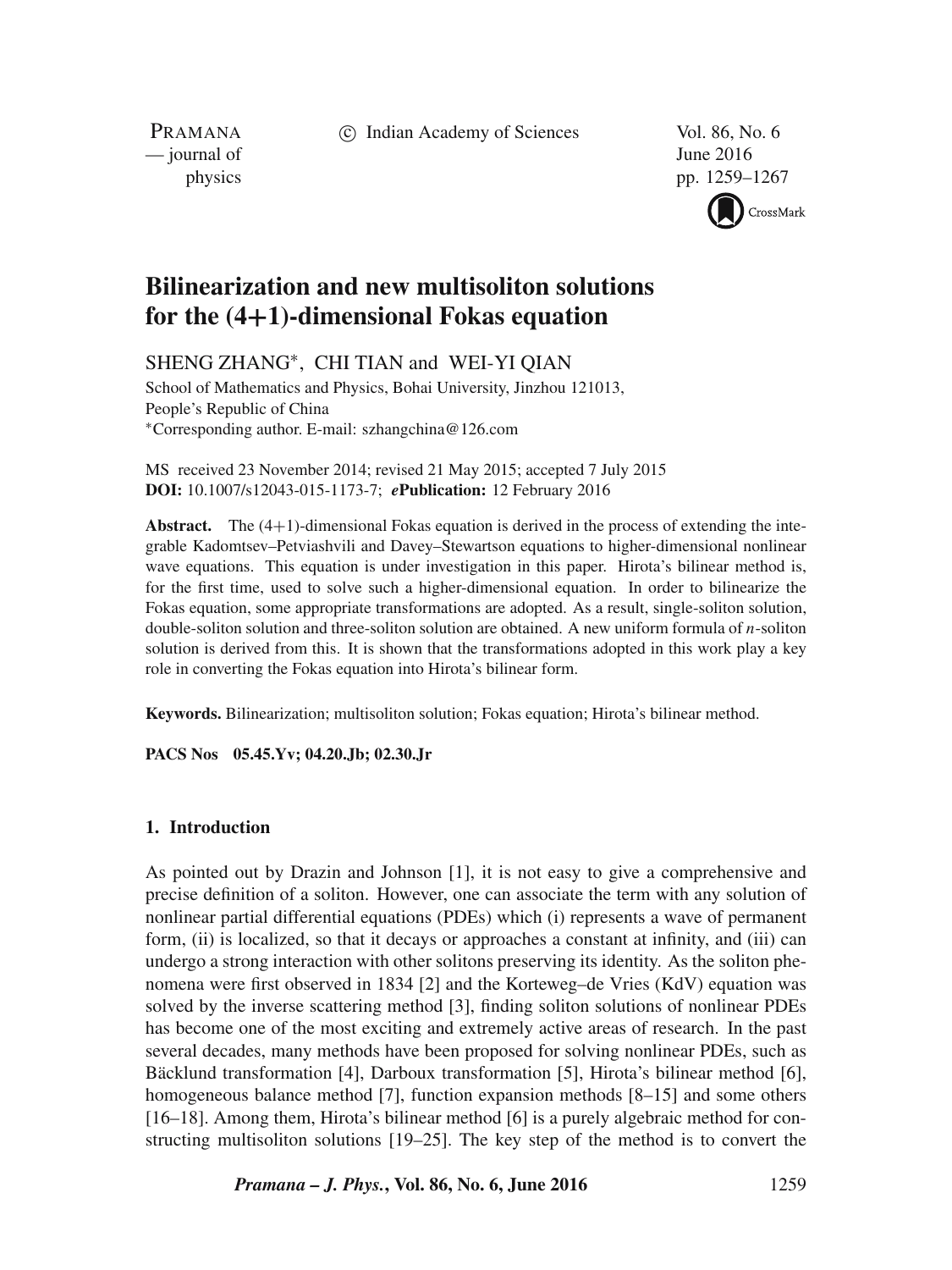given nonlinear PDE into the so-called bilinear form. For such bilinear forms, there is no general rule to follow and one often tries to take some transformations like rational transformation or logarithmic transformation [19].

Recently, Fokas [26] derived a new  $(4+1)$ -dimensional equation:

$$
u_{tx_1} - \frac{1}{4}u_{x_1x_1x_1x_2} + \frac{1}{4}u_{x_2x_2x_2x_1} + \frac{3}{2}(u^2)_{x_1x_2} - \frac{3}{2}u_{y_1y_2} = 0
$$
 (1)

in the process of extending the integrable Kadomtsev–Petviashvili (KP) and Davey– Stewartson (DS) equations to some higher-dimensional nonlinear wave equations. Yang and Yan [27] constructed Jacobi elliptic double periodic solutions, hyperbolic function solutions and rational solutions of eq. (1) by investigating its symmetries. Lee *et al* [28] obtained some exact solutions of eq. (1) by using modified tanh–coth method, extended Jacobi elliptic function method and the exp-function method. Kim and Sakthivel [29] obtained hyperbolic function solutions, trigonometric function solutions and rational solution of eq. (1) by applying  $G'/G$ -expansion method. Zhang and Zhang [30] gave the space-time fractional derivative form of eq. (1) and obtained its generalized by perbolic space–time fractional derivative form of eq. (1) and obtained its generalized hyperbolic function solutions, generalized trigonometric function solutions and rational solution. More recently, He *et al* [31,32] obtained many new exact solutions of eq. (1) by using extended F-expansion method. To the best of our knowledge, eq. (1) has not been studied by Hirota's bilinear method and multisoliton solutions of this equation have not been reported. Integrable nonlinear PDEs possess soliton solutions [33] and have important physical applications ranging from fluid mechanics and nonlinear optics to quantum gravity and field theories [26]. It is well known that both the celebrated KdV equation and the nonlinear Schrödinger (NLS) equation have (exist) *n*-soliton solutions [2]. As two extensions of the  $(1+1)$ -dimensional KdV and NLS equations into  $(2+1)$ -dimensional space, the integrable KP and DS equations also possess  $n$ -soliton solutions [2]. Does the  $(4+1)$ -dimensional Fokas equation (1) has multisoliton solutions? This paper will give a positive answer to this question.

The rest of this paper is organized as follows: In §2, following Hirota's bilinear method, we first adopt some appropriate transformations to convert eq. (1) into the bilinear form and then construct its multisoliton solutions. In §3, we conclude this paper.

## **2. Multisoliton solutions**

First, we take the following transformation:

$$
x = k_1 x_1 + k_2 x_2,\tag{2}
$$

where  $k_1$  and  $k_2$  are undetermined constants. Then eq. (1) becomes

$$
\left[u_t + \frac{1}{4}k_2(k_2^2 - k_1^2)u_{xxx} + \frac{3}{2}k_2(u^2)_x\right]_{x_1} - \frac{3}{2}u_{y_1y_2} = 0.
$$
 (3)

Suppose  $k_1 \neq k_2$  and let

$$
u = (k_2^2 - k_1^2)(\ln f)_{xx}, \quad f = f(t, x_1, x_2, y_1, y_2).
$$
 (4)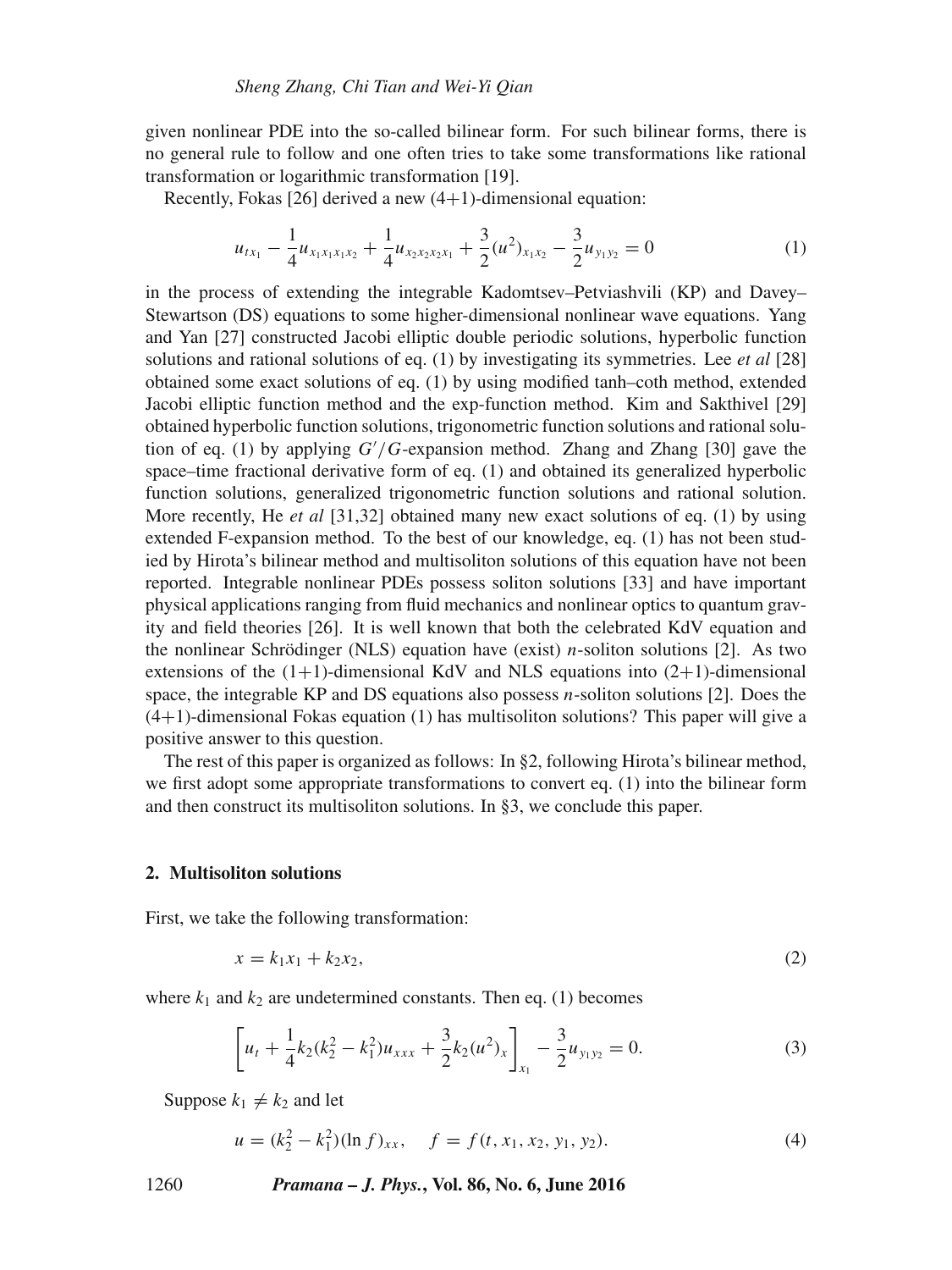Then substituting eq. (4) into eq. (3) and eliminating the common factor  $k_2^2 - k_1^2$ , we have

$$
\left\{ (\ln f)_{xxt} + \frac{1}{4} k_2 (k_2^2 - k_1^2) (\ln f)_{xxxxx} + \frac{3}{2} k_2 (k_2^2 - k_1^2) \left[ (\ln f)_{xx} \right]_x^2 \right\}_{x_1}
$$
  
 
$$
- \frac{3}{2} (\ln f)_{xxy_1y_2} = 0,
$$

which can be written as follows (when  $k_1 \neq 0$ ):

$$
\left\{ (\ln f)_{xt} + \frac{1}{4} k_2 (k_2^2 - k_1^2) (\ln f)_{xxxx} + \frac{3}{2} k_2 (k_2^2 - k_1^2) \left[ (\ln f)_{xx} \right]^2 - \frac{3}{2k_1} (\ln f)_{y_1 y_2} \right\}_{xx} = 0.
$$
 (5)

Integrating eq. (5) with respect to x twice and selecting the integration constants as zeros, we have

$$
(\ln f)_{xt} + \frac{1}{4}k_2(k_2^2 - k_1^2)(\ln f)_{xxxx} + \frac{3}{2}k_2(k_2^2 - k_1^2) \left[ (\ln f)_{xx} \right]^2
$$
  
 
$$
-\frac{3}{2k_1}(\ln f)_{y_1 y_2} = 0,
$$
 (6)

and hence obtain the bilinear form of eq. (1):

$$
\left[D_x D_t + \frac{1}{4}k_2(k_2^2 - k_1^2)D_x^4 - \frac{3}{2k_1}D_{y_1}D_{y_2}\right]f \cdot f = 0,\tag{7}
$$

where  $D_x$ ,  $D_t$ ,  $D_{y_1}$  and  $D_{y_2}$  are the Hirota's differential operators [19] defined by

$$
D_t^m D_x^n f(t, x) \cdot g(t, x) = (\partial_t - \partial'_t)^m (\partial_x - \partial'_x)^n f(t, x) g(t', x') |_{t'=t, x'=x}.
$$

Next we employ eq. (7) to construct multisoliton solutions of eq. (1). For this purpose, it is necessary to consider the boundary condition of eq.  $(5)$ . As tanh<sup>2</sup>-type solution [27] of eq. (1) can be rewritten using the relationship sech<sup>2</sup> + tanh<sup>2</sup> = 1, eq. (1) exists sech<sup>2</sup>-type solution with bell-shaped structure. Inspired by the structural features of such a sech<sup>2</sup>-type solution and eq.  $(4)$ , in this paper we give an assumption of the boundary condition of eq. (5):  $\forall t$ ,  $(\ln f)_{xx} \rightarrow 0$  for  $\eta \rightarrow \pm \infty$ . Here  $\eta$  is a linear function of spatial variables  $x$ ,  $y_1$  and  $y_2$ . In order to construct the single-soliton solution, we suppose

$$
f = 1 + f^{(1)}\varepsilon + f^{(2)}\varepsilon^2 + f^{(3)}\varepsilon^3 + \cdots,
$$
 (8)

substitute eq. (8) into eq. (7) and then collect the coefficients of the same order of  $\varepsilon$ . Then, this process yields a system of differential equations

$$
2\left[\partial_x \partial_t + \frac{1}{4} (k_2^2 - k_1^2) k_2 \partial_x^4 - \frac{3}{2k_1} \partial_{y_1} \partial_{y_2}\right] f^{(1)} = 0,
$$
\n
$$
2\left[\partial_x \partial_t + \frac{1}{4} k_2 (k_2^2 - k_1^2) \partial_x^4 - \frac{3}{2k_1} \partial_{y_1} \partial_{y_2}\right] f^{(2)}
$$
\n
$$
= -\left[D_x D_t + \frac{1}{4} k_2 (k_2^2 - k_1^2) D_x^4 - \frac{3}{2k_1} D_{y_1} D_{y_2}\right] f^{(1)} \cdot f^{(1)},
$$
\n(10)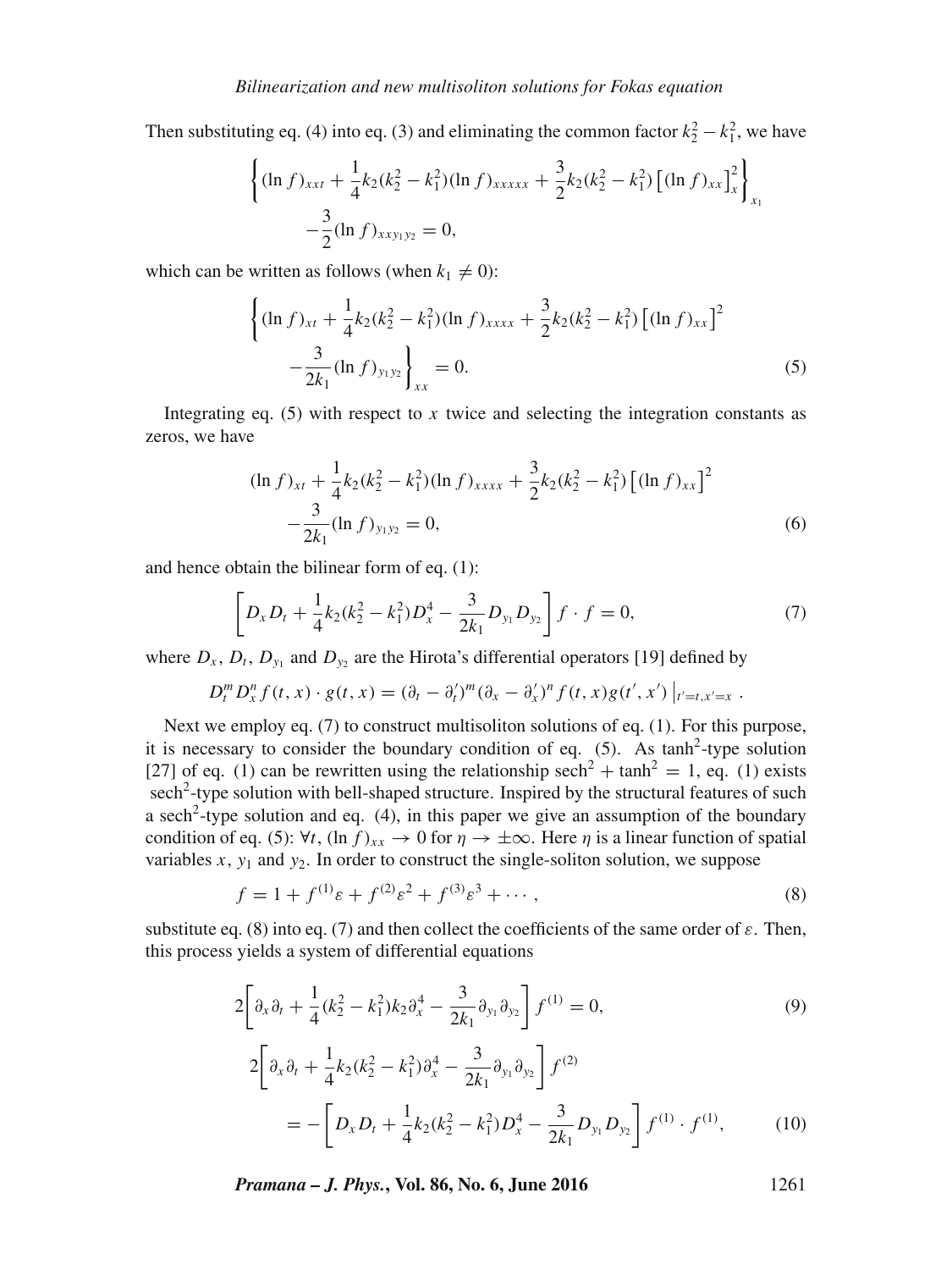*Sheng Zhang, Chi Tian and Wei-Yi Qian*

$$
2\left[\partial_x \partial_t + \frac{1}{4} k_2 (k_2^2 - k_1^2) \partial_x^4 - \frac{3}{2k_1} \partial_{y_1} \partial_{y_2}\right] f^{(3)} = -2\left[D_x D_t + \frac{1}{4} k_2 (k_2^2 - k_1^2) D_x^4 - \frac{3}{2k_1} D_{y_1} D_{y_2}\right] f^{(1)} \cdot f^{(2)}, \quad (11)
$$

and so forth. Let

$$
f^{(1)} = e^{\xi_1}, \quad \xi_1 = r_1(\omega_1 t + x + p_1 y_1 + q_1 y_2) + \xi_1^{(0)}, \tag{12}
$$

be a solution of eq. (9). Here  $r_1$ ,  $\omega_1$ ,  $p_1$  and  $q_1$  are constants to be determined, and  $\xi_1^{(0)}$  is an arbitrary constant. Insertion of eq. (12) into eq. (9) yields an arbitrary constant. Insertion of eq. (12) into eq. (9) yields

$$
\omega_1 = -\frac{1}{4}k_2(k_2^2 - k_1^2)r_1^2 + \frac{3}{2k_1}p_1q_1.
$$
\n(13)

Substituting eq. (13) into eqs (10) and (11), we can verify that

$$
f^{(n)} = 0, \quad n = 2, 3, ....
$$
 (14)

In this case, we can write

$$
f_1 = 1 + e^{\xi_1}, \tag{15}
$$

and hence obtain the following single-soliton solution of eq. (1):

$$
u = (k_2^2 - k_1^2) \left[ \ln(1 + e^{\xi_1}) \right]_{xx} = \frac{1}{4} r_1^2 (k_2^2 - k_1^2) \text{sech}^2 \frac{1}{2} \xi_1,
$$
 (16)

where

$$
\xi_1 = r_1 \left[ -\frac{1}{4} k_2 r_1^2 (k_2^2 - k_1^2) t + \frac{3}{2k_1} p_1 q_1 t + k_1 x_1 + k_2 x_2 + p_1 y_1 + q_1 y_2 \right] + \xi_1^{(0)}.
$$

In figure 1, the single-soliton solution (16) is shown by selecting  $r_1 = 1$ ,  $k_1 = 1$ ,  $-3$ ,  $p_1 = 3$ ,  $q_2 = 2$ ,  $\varepsilon^{(0)} = 0$ ,  $y_3 = 0$ ,  $y_4 = 0$ , from which we can see that the  $k_2 = 3$ ,  $p_1 = 3$ ,  $q_1 = 2$ ,  $\xi_1^{(0)} = 0$ ,  $y_1 = 0$ ,  $y_2 = 0$ , from which we can see that the single-soliton propagating along the negative direction of r-axis possesses a bell-shaped single-soliton propagating along the negative direction of  $x$ -axis possesses a bell-shaped<br>structure structure.

For the double-soliton solution, we suppose

$$
f^{(1)} = e^{\xi_1} + e^{\xi_2}, \quad \xi_2 = r_2(\omega_2 t + x + p_2 y_1 + q_2 y_2) + \xi_2^{(0)}, \tag{17}
$$

and substitute eq. (17) into eq. (9). Here  $r_2$ ,  $\omega_2$ ,  $p_2$  and  $q_2$  are constants to be determined,  $\varepsilon^{(0)}$  is an arbitrary constant. We then obtain  $\xi_2^{(0)}$  is an arbitrary constant. We then obtain

$$
\omega_2 = -\frac{1}{4}k_2r_2^2(k_2^2 - k_1^2) + \frac{3}{2k_1}p_2q_2.
$$
\n(18)

In view of eq. (10), we further suppose

$$
f^{(2)} = e^{\xi_1 + \xi_2 + A_{12}},\tag{19}
$$
\n
$$
g \text{ a constant to be determined. From eqs (10) and (10), we can obtain}
$$

where  $A_{12}$  is a constant to be determined. From eqs (10) and (19), we can obtain

$$
e^{A_{12}} = \frac{k_1 k_2 (k_2^2 - k_1^2)(r_2 - r_1)^2 + 2(p_2 - p_1)(q_2 - q_1)}{k_1 k_2 (k_2^2 - k_1^2)(r_2 + r_1)^2 + 2(p_2 - p_1)(q_2 - q_1)}.
$$
\n(20)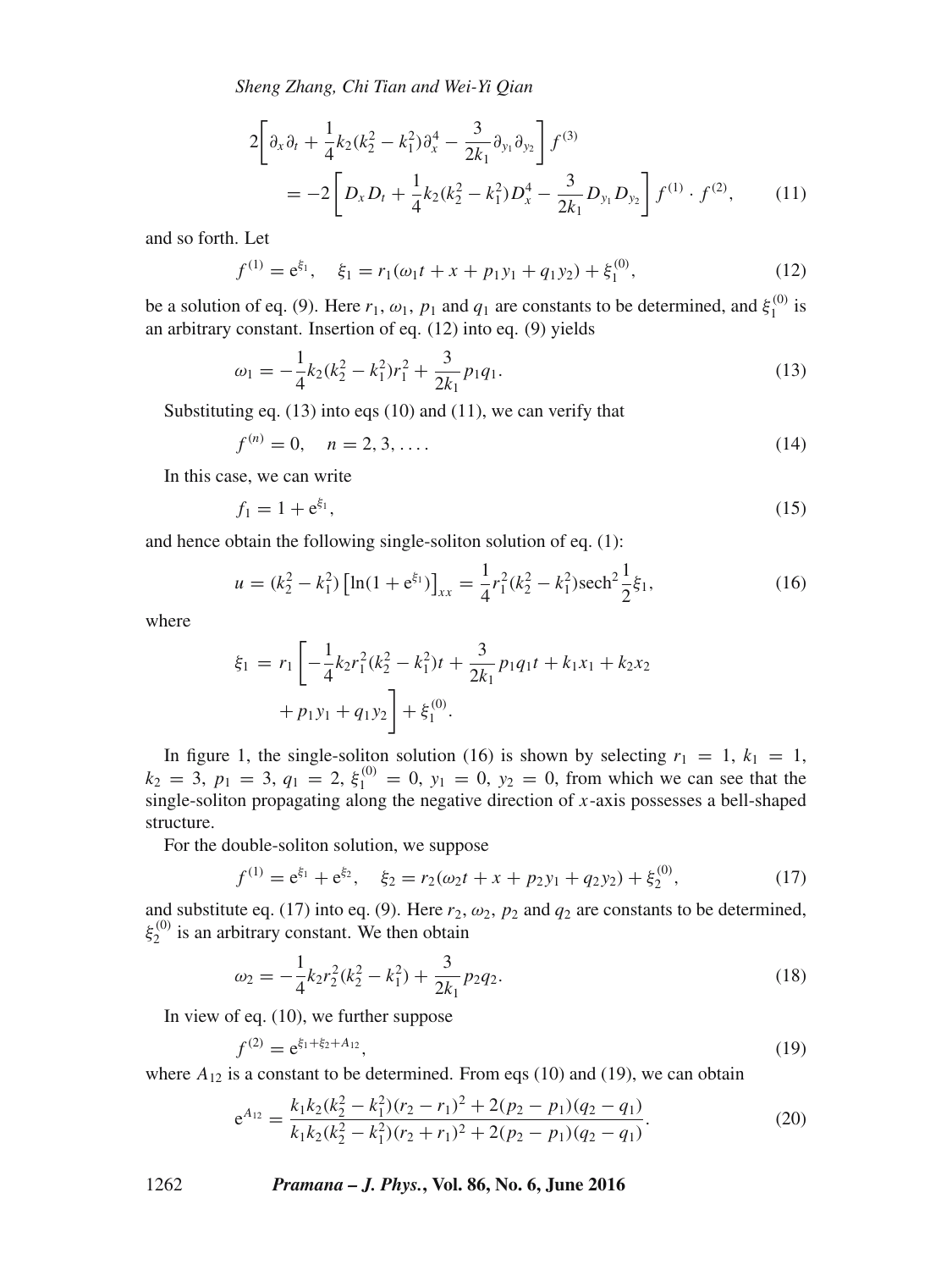

Figure 1. Evolutionary plots of the single-soliton solution (16).

Substituting eqs  $(17)$ – $(20)$  into eq.  $(11)$ , we can verify that

$$
f^{(n)} = 0, \quad n = 3, 4, \dots
$$
 (21)

In this case, we can write

$$
f_2 = 1 + e^{\xi_1} + e^{\xi_2} + e^{\xi_1 + \xi_2 + A_{12}}, \tag{22}
$$

and hence obtain the following double-soliton solution of eq. (1):

$$
u = (k_2^2 - k_1^2) \left[ \ln(1 + e^{\xi_1} + e^{\xi_2} + e^{\xi_1 + \xi_2 + A_{12}}) \right]_{xx},
$$
\n(23)

where

$$
\xi_i = r_i \left[ -\frac{1}{4} k_2 (k_2^2 - k_1^2) r_i^2 t + \frac{3}{2k_1} p_i q_i t + k_1 x_1 + k_2 x_2 + p_1 y_1 + q_1 y_2 \right] + \xi_i^{(0)}, \quad i = 1, 2.
$$

In figure 2, a double-soluton solution (23) is shown. Here, we select  $r_1 = 1$ ,  $r_2 = 2$ ,<br>  $r_1 = 1$ ,  $r_2 = 2$ ,  $r_3 = 3$ ,  $r_3 = 2$ ,  $r_4 = 2$ ,  $r_2 = 1$ ,  $\varepsilon^{(0)} = 0$ ,  $\varepsilon^{(0)} = 0$ ,  $r_1 = 0$  $k_1 = 1, k_2 = 2, p_1 = 3, p_2 = 2, q_1 = 2, q_2 = 1, \xi_1^{(0)} = 0, \xi_2^{(0)} = 0, x_1 = 0,$ <br>  $x_2 = 0$ . It is easy to see that collision between the pair of bell-shaped solitons has elastic  $x_2 = 0$ . It is easy to see that collision between the pair of bell-shaped solitons has elastic characteristics. It must be noted that solitons do undergo elastic collision with colliding solitons coming out of collision without any change in shape. In case of solitary waves, this also can happen but is not general, for instance in [34].

*Pramana – J. Phys.***, Vol. 86, No. 6, June 2016** 1263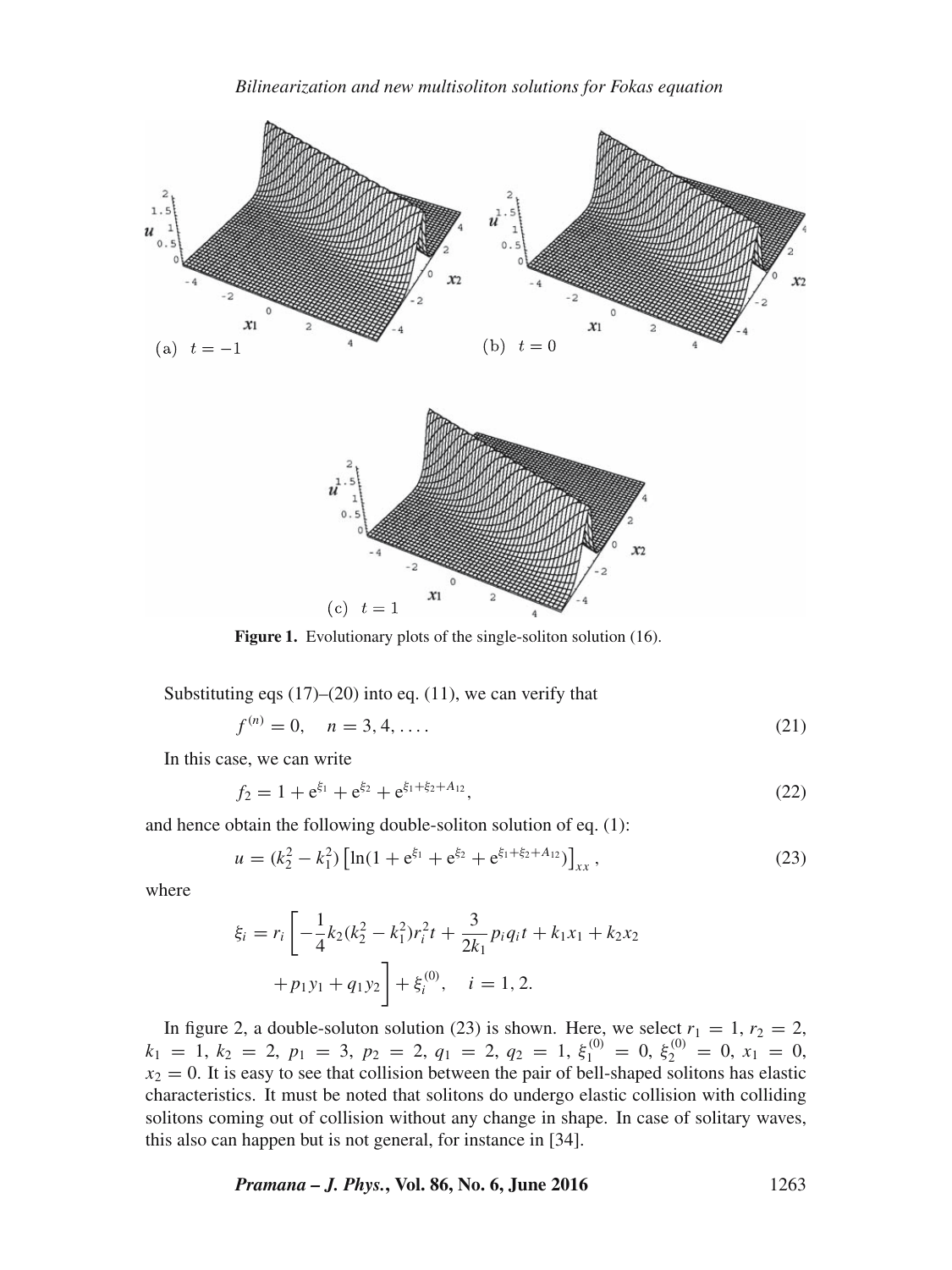

**Figure 2.** Evolutionary plots of the double-soliton solution (23).

We continue to construct the three-soliton solution. We suppose

$$
f^{(1)} = e^{\xi_1} + e^{\xi_2} + e^{\xi_3}, \quad \xi_3 = r_3(\omega_3 t + x + p_3 y_1 + q_3 y_2) + \xi_3^{(0)}, \tag{24}
$$

and substitute eq. (24) into eq. (9). Here  $r_3$ ,  $\omega_3$ ,  $p_3$  and  $q_3$  are constants to be determined,  $\xi_3^{(0)}$  is an arbitrary constant. We then obtain

$$
\omega_3 = -\frac{1}{4}k_2r_3^2(k_2^2 - k_1^2) + \frac{3}{2k_1}p_3q_3.
$$
\n(25)

In view of eq. (10), we further suppose

$$
f^{(2)} = e^{\xi_1 + \xi_2 + A_{12}} + e^{\xi_1 + \xi_3 + A_{13}} + e^{\xi_2 + \xi_3 + A_{23}},
$$
\n(26)

$$
f^{(3)} = e^{\xi_1 + \xi_2 + \xi_3 + A_{12} + A_{13} + A_{23}},\tag{27}
$$

where  $A_{13}$  and  $A_{23}$  are constants to be determined. From eqs (10), (26) and (27), we obtain obtain

$$
e^{A_{13}} = \frac{k_1 k_2 (k_2^2 - k_1^2)(r_3 - r_1)^2 + 2(p_3 - p_1)(q_3 - q_1)}{k_1 k_2 (k_2^2 - k_1^2)(r_3 + r_1)^2 + 2(p_3 - p_1)(q_3 - q_1)},
$$
\n(28)

$$
e^{A_{23}} = \frac{k_1 k_2 (k_2^2 - k_1^2)(r_3 - r_2)^2 + 2(p_3 - p_2)(q_3 - q_2)}{k_1 k_2 (k_2^2 - k_1^2)(r_3 + r_2)^2 + 2(p_3 - p_2)(q_3 - q_2)}.
$$
\n(29)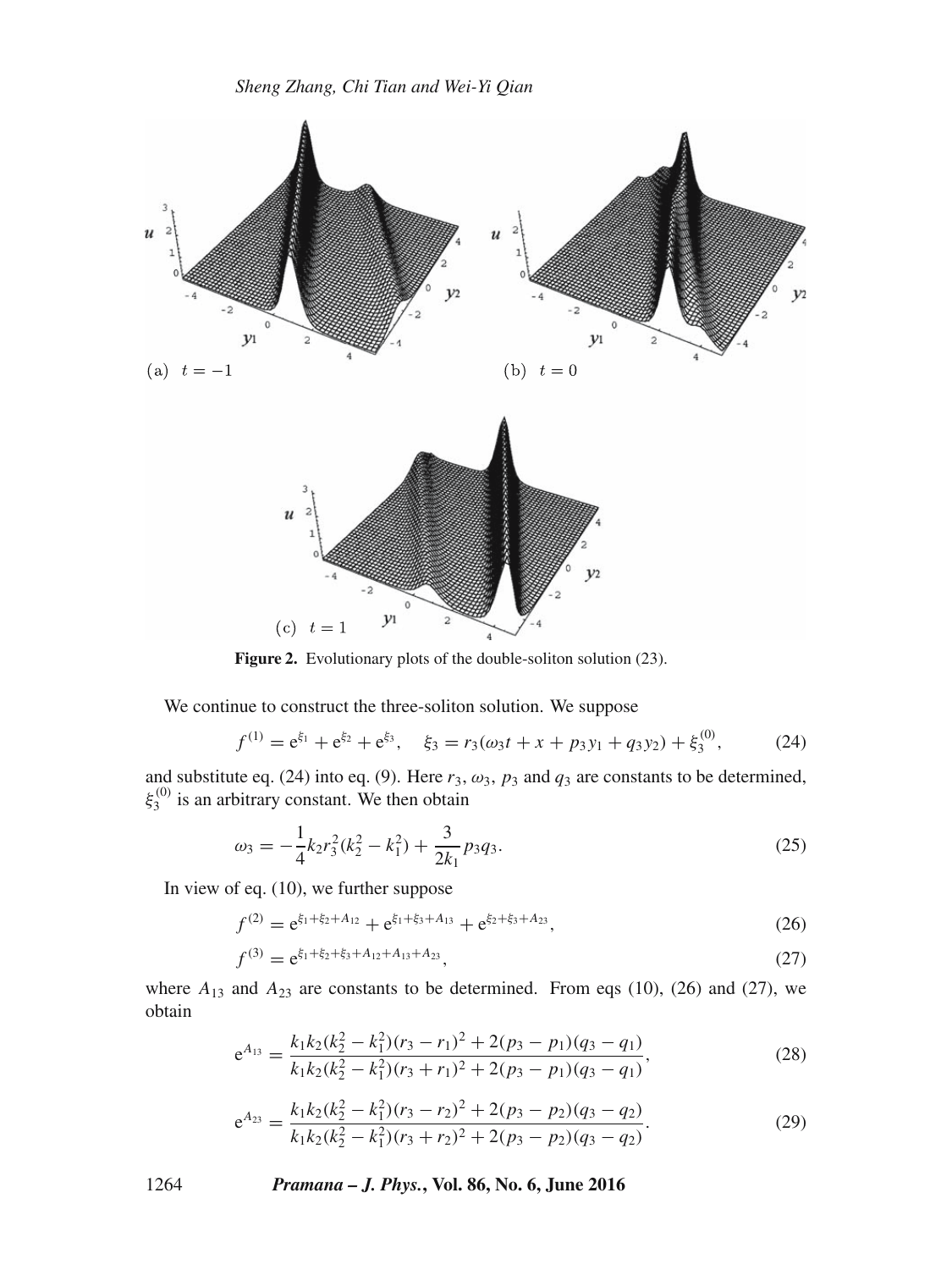Substituting eqs  $(25)$ – $(29)$  into eq.  $(11)$ , we can verify that

$$
f^{(n)} = 0, \quad n = 4, 5, \dots
$$
 (30)

In this case, we can write

$$
f_3 = 1 + e^{\xi_1} + e^{\xi_2} + e^{\xi_3} + e^{\xi_1 + \xi_2 + A_{12}} + e^{\xi_1 + \xi_3 + A_{13}} + e^{\xi_2 + \xi_3 + A_{23}} + e^{\xi_1 + \xi_2 + \xi_3 + A_{12} + A_{13} + A_{23}},
$$
(31)

and hence obtain the following three-soliton solution of eq. (1):

$$
u = (k_2^2 - k_1^2) \left[ \ln \left( 1 + e^{\xi_1} + e^{\xi_2} + e^{\xi_3} + e^{\xi_1 + \xi_2 + A_{12}} + e^{\xi_1 + \xi_3 + A_{13}} \right) + e^{\xi_2 + \xi_3 + A_{23}} + e^{\xi_1 + \xi_2 + \xi_3 + A_{12} + A_{13} + A_{23}} \right) \right]_{xx},
$$
\n(32)

where

$$
\xi_i = r_i \left[ -\frac{1}{4} k_2 (k_2^2 - k_1^2) r_i^2 t + \frac{3}{2k_1} p_i q_i t + k_1 x_1 + k_2 x_2 + p_1 y_1 + q_1 y_2 \right] + \xi_i^{(0)}, \quad i = 1, 2, 3.
$$

In figure 3, we select  $r_1 = 1$ ,  $r_2 = 2$ ,  $r_3 = -1$ ,  $k_1 = 1$ ,  $k_2 = 2$ ,  $k_3 = 3$ ,  $p_1 = 1$ ,  $p_2 = 2$ ,<br> $-1$ ,  $a_1 = 2$ ,  $a_2 = 1$ ,  $a_3 = -1$ ,  $\varepsilon^{(0)} = 0$ ,  $\varepsilon^{(0)} = 0$ ,  $\varepsilon^{(0)} = 0$ ,  $r_1 = 0$ ,  $r_2 = 0$ , and then  $p_3 = -1, q_1 = 2, q_2 = 1, q_3 = -1, \xi_1^{(0)} = 0, \xi_2^{(0)} = 0, \xi_3^{(0)} = 0, x_1 = 0, y_1 = 0$  and then show an elastic collision that happened among the three-soliton solution (32).



Figure 3. Evolutionary plots of the three-soliton solution (32).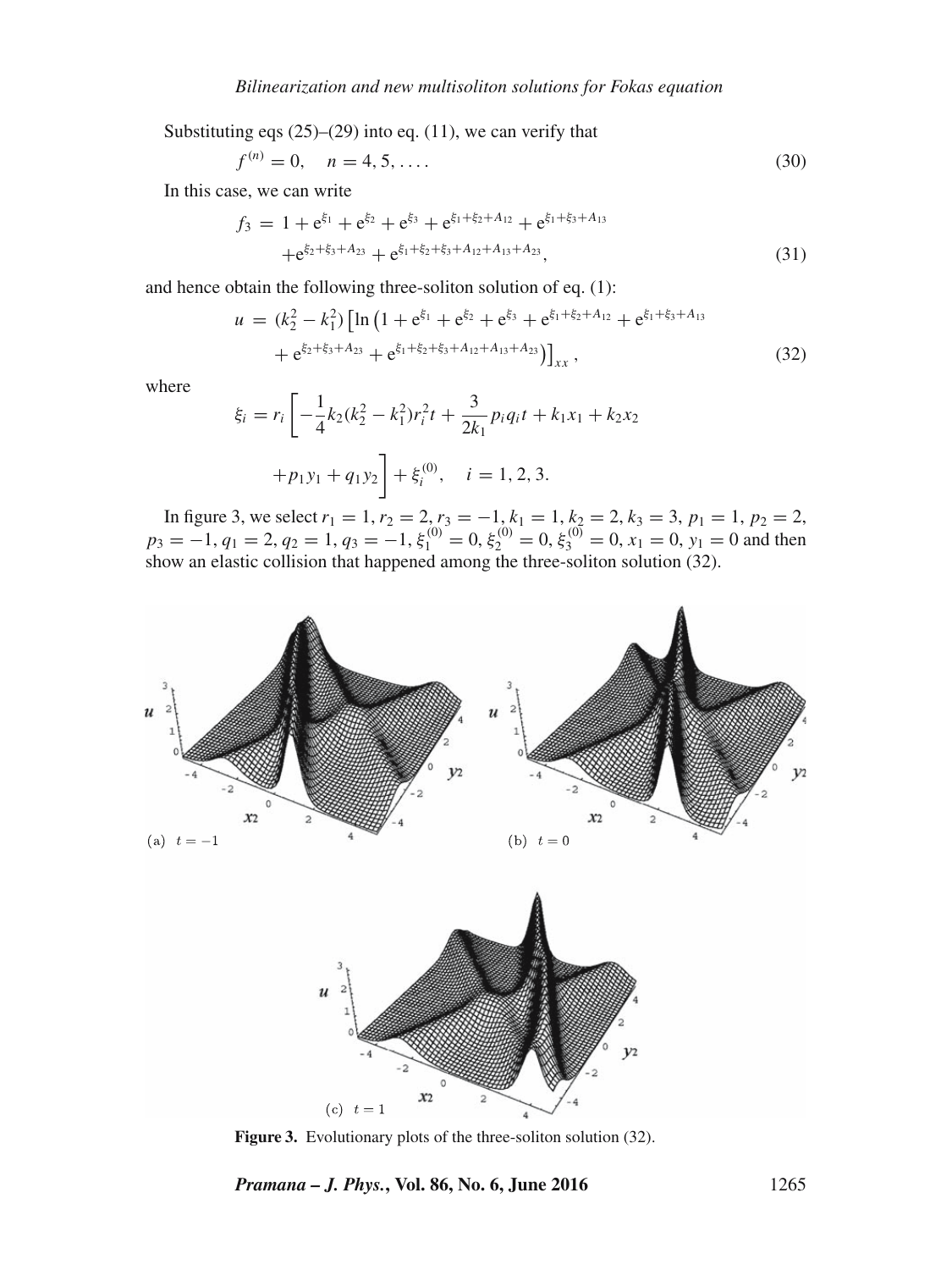Generally, by taking

$$
f_n = \sum_{\mu=0,1} e^{\sum_{j=1}^n \mu_j \xi_j + A \sum_{1 \le j < l}^n \mu_j \mu_l A_{jl}},\tag{33}
$$

$$
e^{A_{jl}} = \frac{k_1 k_2 (k_2^2 - k_1^2)(r_l - r_j)^2 + 2(p_l - p_j)(q_l - q_j)}{k_1 k_2 (k_2^2 - k_1^2)(r_l + r_j)^2 + 2(p_l - p_j)(q_l - q_j)},
$$
\n(34)

we can obtain the uniform formula of *n*-soliton solution of eq.  $(1)$ :

$$
u = (k_2^2 - k_1^2) \left[ \ln \left( \sum_{\mu=0,1} e^{\sum_{j=1}^n \mu_j \xi_j + A \sum_{1 \le j < l}^n \mu_j \mu_l A_{jl}} \right) \right]_{xx}, \tag{35}
$$

where the summation  $\sum_{\mu=0,1}$  refers to all possible combinations of each  $\mu_i = 0$ , 1 for  $i = 1, 2, ..., n$ .

To the best of our knowledge, the obtained double-soliton solution (23), three-soliton solution (32) and *n*-soliton solution (35) are new.

*Remark* 1. As mentioned earlier, soliton solutions (16), (23), (32) and (35) have two constraints:  $k_1 \neq k_2$  and  $k_1 \neq 0$ . Otherwise, the bilinear form (7) does not exist. For  $k_1 = k_2$ or  $k_1 = 0$ , there are no soliton solutions as expected for eq. (1). If  $k_1 = k_2$ , eq. (3) is reduced to

$$
k_1 u_{tx} + \frac{3}{2} k_1^2 (u^2)_{xx} - \frac{3}{2} u_{y_1 y_2} = 0.
$$
 (36)

According to the homogeneous balance method [7], we can easily see that eq. (36) has only trivial solutions. On the other hand, if  $k_1 = 0$ , eq. (3) becomes

$$
-\frac{3}{2}u_{y_1y_2} = 0,\t\t(37)
$$

which is a linear equation, and so has no soliton solution.

#### **3. Conclusions**

In summary, we have given bilinear form of the  $(4+1)$ -dimensional Fokas equation  $(1)$ and hence obtained its single-soliton solution, double-soliton solution, three-soliton solution and the new uniform formula of  $n$ -soliton solution through Hirota's bilinear method. In the process of using Hirota's bilinear method to solve eq. (1), one of the key steps is to convert eq. (1) into the bilinear form (7) by the appropriate transformations (2),  $(4)$ –(6) adopted in this work. Once a nonlinear PDE is converted into the bilinear form, then multisoliton solutions are usually obtained. In order to construct bilinear forms of nonlinear PDEs, some dependent variable transformations need to be taken. However, there is no general rule for the selection of such transformations. For the Fokas equation (1), not only the dependent variable transformation (4) but also the independent variable transformation (2) is taken. This paper shows that Hirota's bilinear method with some appropriate transformations may provide us with an effective mathematical tool for constructing multisoliton solutions of some other new higher-dimensional nonlinear PDEs.